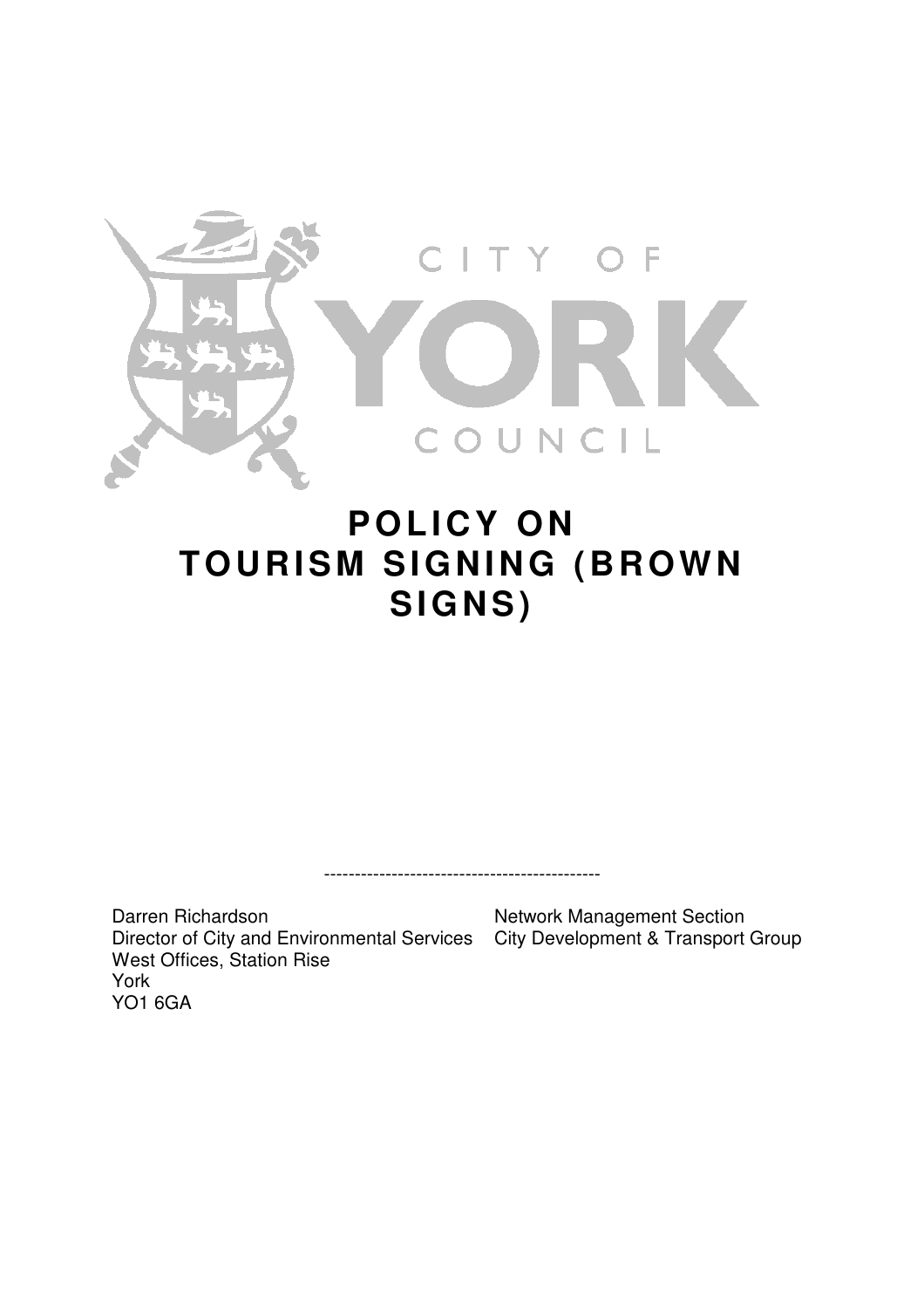# **CONTENTS**

# **Page**

| <b>SECTION 1</b> | <b>QUALITY ELIGIBILITY CRITERIA</b>                                      | З  |
|------------------|--------------------------------------------------------------------------|----|
| <b>SECTION 2</b> | <b>LOCATIONAL ELIGIBILITY CRITERIA</b>                                   | 6  |
| <b>SECTION 3</b> | <b>IMPLEMENTATION</b>                                                    | 8  |
| <b>SECTION 4</b> | <b>APPLICATION PROCEDURE/FINANCE</b>                                     | 13 |
| <b>SECTION 5</b> | <b>TYPICAL EXAMPLES OF APPLICATIONS AND</b><br><b>THEIR TREATMENT</b>    | 14 |
| <b>SECTION 6</b> | <b>DESTINATIONS CURRENTLY SIGNPOSTED</b><br>WITHIN THE CITY OF YORK AREA | 15 |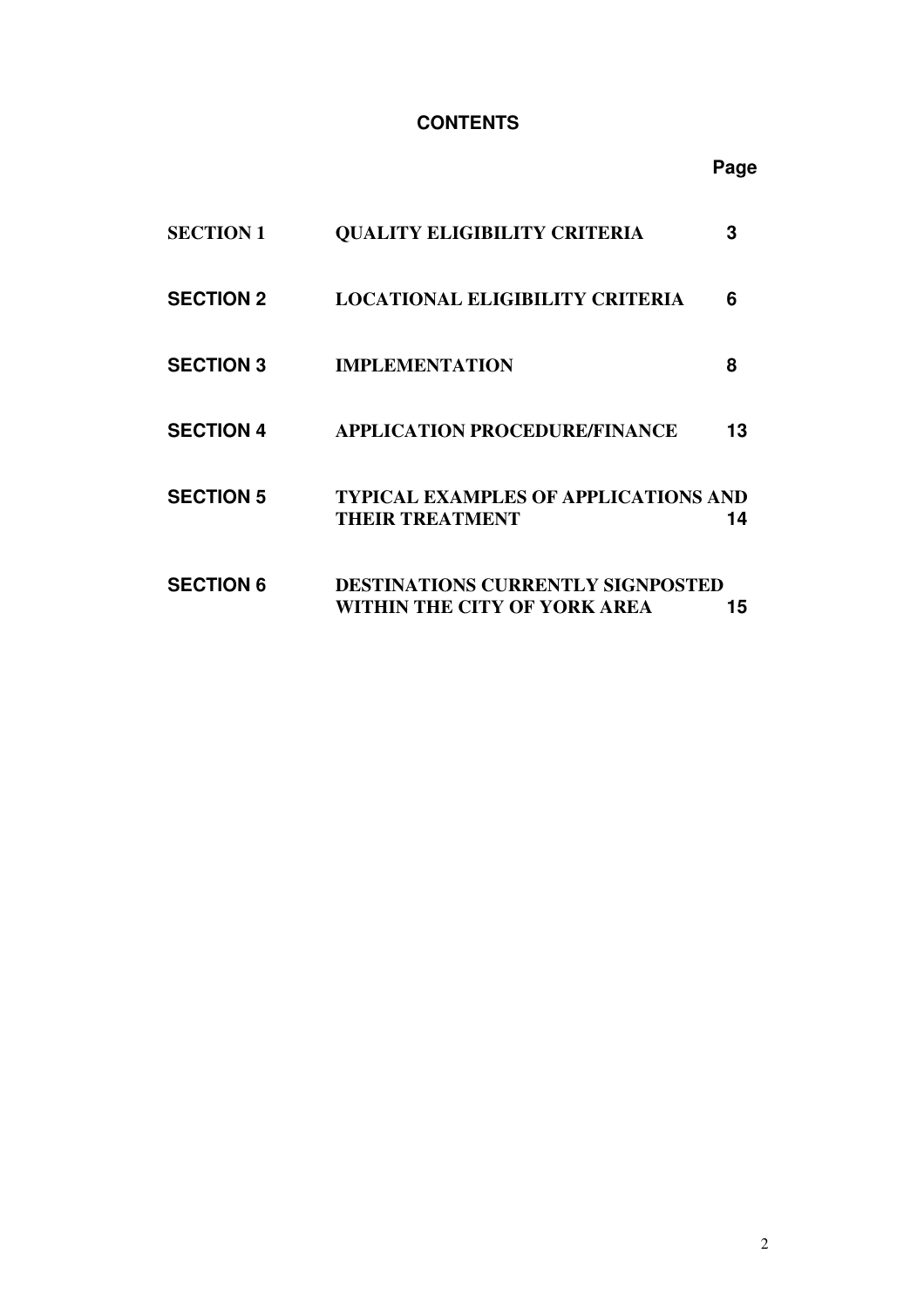#### **QUALITY ELIGIBILITY CRITERIA**

- 1.1 A tourist attraction for signing purposes is now defined as a permanently established destination or facility that attracts or is used by visitors to an area, and which is open to the public without prior booking during its normal opening hours.
- 1.2 Within the City of York a tourism attraction should satisfy the following prerequisites to be considered for tourism signing: -
	- (i) All relevant consents must be valid planning, fire, health and hygiene etc. The applicant would have to sign a declaration to this effect. Random check would be carried out to check authenticity. Failure to comply would rescind any approval.
	- (ii) Be open at least 150 days per year or when appropriate host 10 eligible events per year and have a minimum of 10,000 visitors per year.
	- (iii) Adequate off-street parking must be provided. This should fit in with the Council's interim parking policies. Where off-site parking is provided signing will only be permitted with the agreement of the car park owner and where the car park is within a reasonable walking distance of the destination.
	- (iv) Must be recognised by the Tourist Board or Local Authority as a tourist destination or facility and take part in an appropriate quality assurance scheme (see Tables 1 and 2) and satisfy the Council's quality requirements.
- 1.3 Given the diverse nature of the tourist industry and the demand it caters for the following could be eligible for tourism signing:
	- **Attractions**  An attraction is a permanently established destination, the primary purpose of which is to allow public access for entertainment, interest or education, rather than being a primary retail outlet or a venue for sporting, theatrical or film performances. It must be open to the public, without prior booking and should be capable of attracting day visitors or tourists as well as local residents.

 All visitor attractions requesting tourist signs must meet the standards of the English Tourist Board's Visitors' Charter or individual Quality Assurance Schemes, examples of which are shown in Table 1.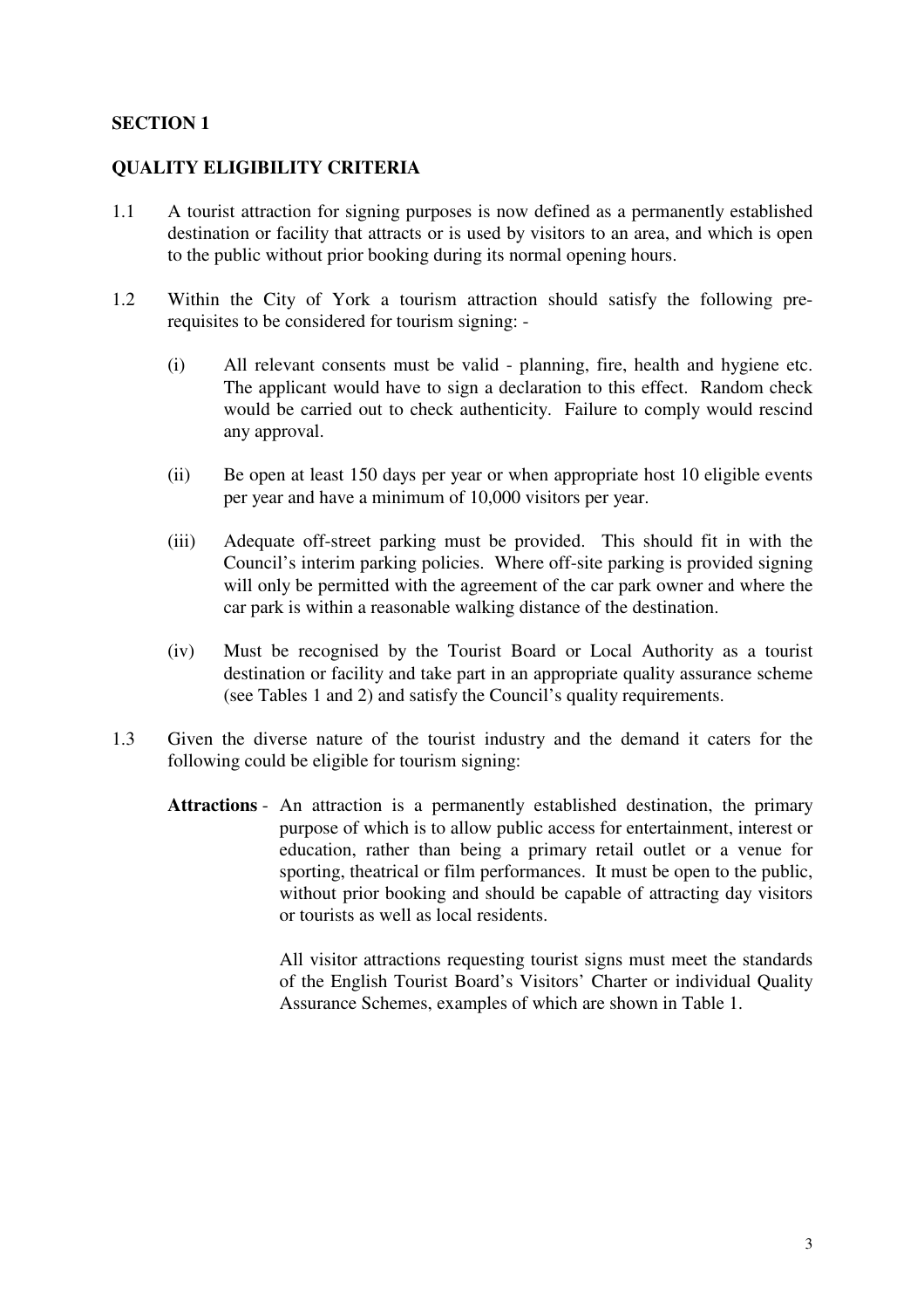# **TABLE 1**

| <b>ATTRACTION</b>                        | <b>QUALITY ASSURANCE SCHEME</b>             |
|------------------------------------------|---------------------------------------------|
|                                          |                                             |
| <b>Theme Parks</b>                       | <b>International Theme Park Association</b> |
| <b>Historic Properties and Castles</b>   | National Trust, English Heritage            |
| Parks and Gardens                        | <b>Royal Horticultural Society</b>          |
| <b>Museums and Ancient Monuments</b>     | Museum Council, English Heritage            |
| Historic Churches, Abbeys and Cathedrals | <b>English Tourist Board</b>                |
| Areas of Special Interest                | <b>English Nature, Civic Society</b>        |
| Beaches, Picnic Areas, View Points       | Tidy Britain Awards/Blue Flag Awards        |

**Facilities** - The following table applies only to types of facility in **rural areas** which could be eligible for tourist signs (see Annex 2)):

# **Table 2**

| <b>FACILITY</b>             | <b>QUALITY ASSURANCE SCHEME</b>                                                                             |
|-----------------------------|-------------------------------------------------------------------------------------------------------------|
|                             |                                                                                                             |
| Hotels/Serviced             | It is the responsibility of the applicant to demonstrate                                                    |
| Accommodation               | membership of one of the following: the English Tourist                                                     |
|                             | Board's National grading and classification scheme, the AA                                                  |
|                             | Scheme or the RAC Scheme.                                                                                   |
|                             |                                                                                                             |
|                             | Hotels that cater for the homeless are not eligible.                                                        |
| Chalets/Cabins              | Applicants must be a member of the English Tourist Board's                                                  |
|                             | Quality Standards for self-catering accommodation scheme.                                                   |
| Caravans/Camping            | Applicants must be members of the English Tourist Board's                                                   |
| (including Static Caravans) | British Graded Holiday Parks "Q" Scheme and/or hold a                                                       |
|                             | Caravan Club licence.                                                                                       |
| <b>Public Houses</b>        | Meals must be available at lunchtimes and evenings at least 6                                               |
|                             | days/week. Facilities must be available inside the pub to                                                   |
|                             | allow children to accompany their parents. Where overnight                                                  |
|                             | accommodation is provided registration with one of the quality                                              |
|                             | assurance schemes is required.                                                                              |
|                             |                                                                                                             |
|                             | Membership of the Brewers Licence Retailers Association or                                                  |
|                             | Tied Pub Owners.                                                                                            |
| Restaurants/Cafés           | Applicants must demonstrate steps taken to cater specifically                                               |
|                             | for visitors from outside the immediate local area, e.g.                                                    |
|                             | membership of the Regional Tourist Board and participation                                                  |
|                             | in their "Welcome Host" initiative.                                                                         |
|                             |                                                                                                             |
|                             | Where appropriate, Applicants must be members of the<br>Brewers' Association or Tied Pub Owners<br>and must |
|                             |                                                                                                             |
|                             | demonstrate evidence of promotion to the tourist market.                                                    |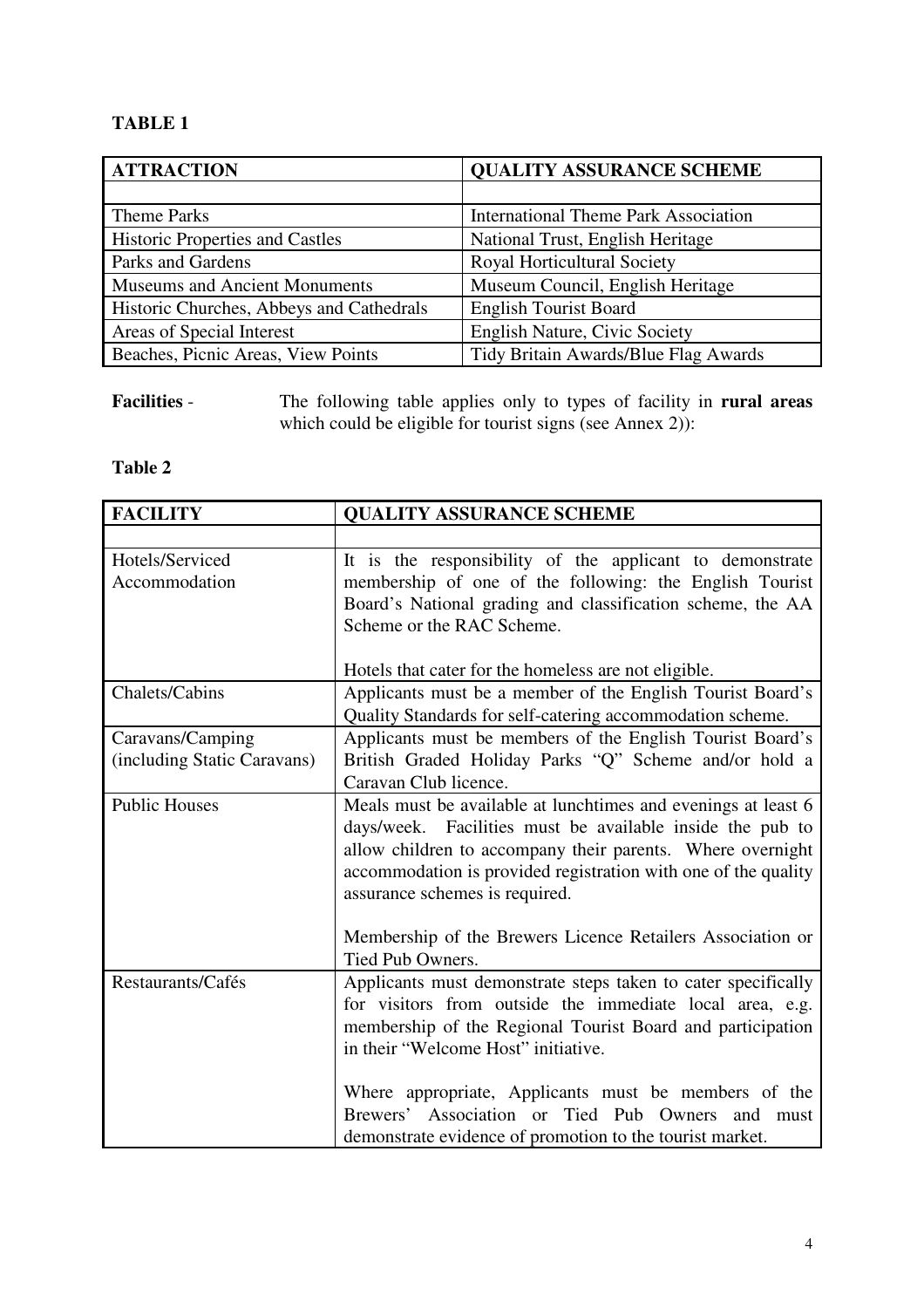| Leisure and Sport facilities       | Facilities must be open to the public without prior booking<br>during normal opening hours. For sporting events a minimum<br>number of ten events per annum must be held. In this case the<br>application will be considered as a tourist attraction for<br>signing purposes. Membership of the Sports Council is also<br>required.                                            |  |
|------------------------------------|--------------------------------------------------------------------------------------------------------------------------------------------------------------------------------------------------------------------------------------------------------------------------------------------------------------------------------------------------------------------------------|--|
| Theatres, Cinemas and              | Membership of the Arts Council                                                                                                                                                                                                                                                                                                                                                 |  |
| <b>Concert Venues</b>              |                                                                                                                                                                                                                                                                                                                                                                                |  |
| <b>Retail Facilities</b>           | To be signed shops must have facilities and features that are<br>aimed specifically at tourists - it is the responsibility of the<br>applicant to demonstrate this. Exceptions to this requirement<br>will be considered in rural areas in recognition of tourism's<br>importance to the development and maintenance of rural<br>economies. Membership of Chamber of Commerce. |  |
| <b>Tourist Information Centres</b> | Must be recognised by the English Tourist Board                                                                                                                                                                                                                                                                                                                                |  |
| Tourist<br>Trails,<br>Leisure      | <b>English Tourist Board, Sustrans</b>                                                                                                                                                                                                                                                                                                                                         |  |
| Drives and Cycle Routes            |                                                                                                                                                                                                                                                                                                                                                                                |  |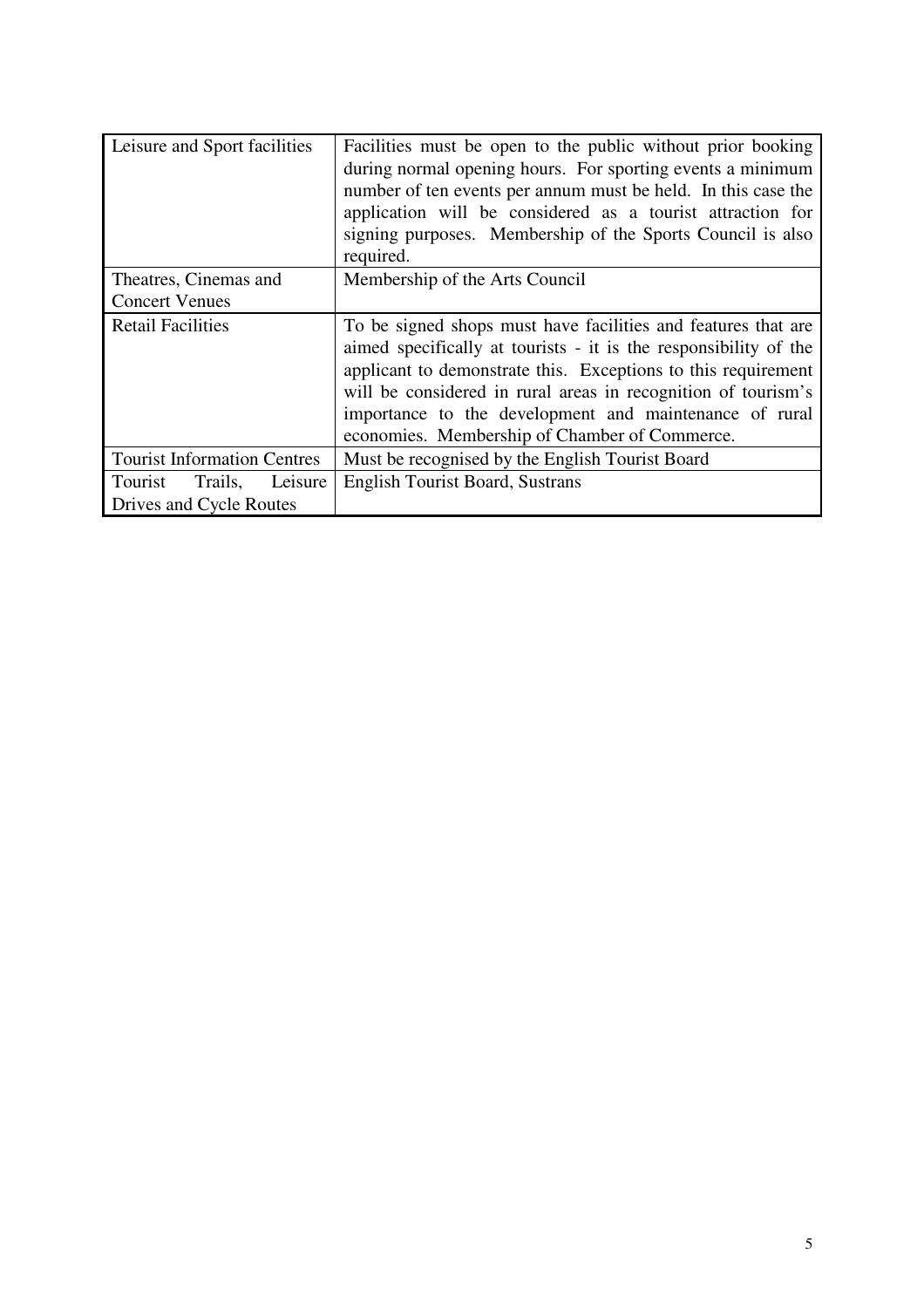# **LOCATIONAL ELIGIBILITY CRITERIA**

| <b>VISITOR</b>                                      | <b>CRITERIA</b>                                                                                                                                                                                                                                                                                                                                                                                                                                                                                                                                                                                                                                                                                                                                                                                 |
|-----------------------------------------------------|-------------------------------------------------------------------------------------------------------------------------------------------------------------------------------------------------------------------------------------------------------------------------------------------------------------------------------------------------------------------------------------------------------------------------------------------------------------------------------------------------------------------------------------------------------------------------------------------------------------------------------------------------------------------------------------------------------------------------------------------------------------------------------------------------|
| <b>ATTRACTIONS</b>                                  |                                                                                                                                                                                                                                                                                                                                                                                                                                                                                                                                                                                                                                                                                                                                                                                                 |
| (As defined in Section 1)                           |                                                                                                                                                                                                                                                                                                                                                                                                                                                                                                                                                                                                                                                                                                                                                                                                 |
| Urban Areas<br>(As defined on the attached<br>list) | In urban areas priority will be given to signing to car parks and<br>tourist information facilities rather than individual attractions.<br>For larger visitor attractions signing may be permitted where it<br>is justified for traffic management/road safety purposes. An<br>exception to this will be signing implemented as part of a<br>comprehensive strategy promoted by the City of York Council<br>in the pursuance of its Local/District Planning Policies etc.<br>This should be completed in association with local tourism<br>operators, Yorkshire Tourist Board, Chamber of Commerce<br>and other interested organisations via First Stop York. It is<br>anticipated that these schemes will primarily consist of<br>pedestrian signing to/from car parks and tourist information |
|                                                     | facilities.                                                                                                                                                                                                                                                                                                                                                                                                                                                                                                                                                                                                                                                                                                                                                                                     |
| <b>Rural Areas</b>                                  | Provided "Quality" criteria are satisfied signing may be                                                                                                                                                                                                                                                                                                                                                                                                                                                                                                                                                                                                                                                                                                                                        |
|                                                     | provided in accordance with criteria given in Section 3 -                                                                                                                                                                                                                                                                                                                                                                                                                                                                                                                                                                                                                                                                                                                                       |
|                                                     | Implementation.                                                                                                                                                                                                                                                                                                                                                                                                                                                                                                                                                                                                                                                                                                                                                                                 |

| <b>FACILITIES</b>           | <b>CRITERIA</b>                                                                                                                                                                                                                                                                                                                                                                                                                                                             |  |
|-----------------------------|-----------------------------------------------------------------------------------------------------------------------------------------------------------------------------------------------------------------------------------------------------------------------------------------------------------------------------------------------------------------------------------------------------------------------------------------------------------------------------|--|
| (As defined in Section1)    |                                                                                                                                                                                                                                                                                                                                                                                                                                                                             |  |
| Urban Areas                 | In urban areas signs to facilities will not usually be provided.                                                                                                                                                                                                                                                                                                                                                                                                            |  |
| (As defined on the attached | As for Visitor Attractions an exception to this rule will be                                                                                                                                                                                                                                                                                                                                                                                                                |  |
| list)                       | pedestrian signs, provided as part of an overall strategy. It<br>remains unlikely, however, that signs to individual facilities<br>will be provided. Signs approved as part of this process will<br>generally be generic signs to groups of similar establishments,<br>e.g. "Hotels", "B & B", "Amusements", "Shops", etc. Where<br>traffic management and road safety benefits justify, Highway<br>signing may be utilised for this purpose, as opposed to Brown<br>Signs. |  |
| <b>Rural Areas</b>          | Provided "Quality" criteria are satisfied, signs may be<br>provided. It should be noted, however, in village situations<br>signs to facilities will not normally be provided. Composite<br>signs at entry points to villages will be permitted to indicate<br>facilities available. In environmentally sensitive areas<br>limitations on the type or location of signs may apply as set<br>out in Annex 3 - Implementation.                                                 |  |

See ON for definition of "urban".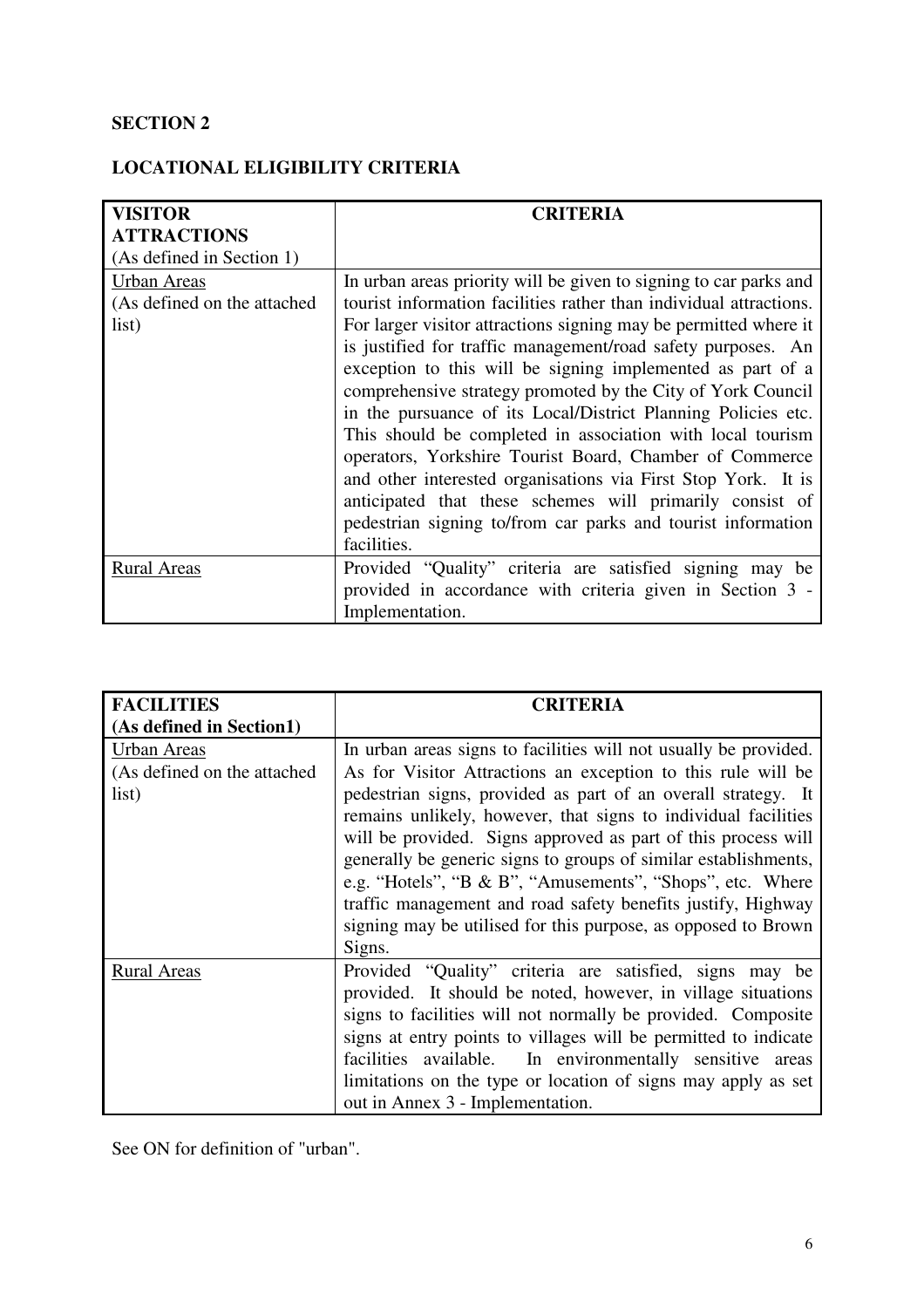# **URBAN LOCATIONS FOR THE PURPOSE OF THE LOCATIONAL CRITERIA (Settlements etc. not necessarily forming contiguous development with the main York urban area).**

Haxby/Wigginton Strensall Huntington/Earswick New Earswick Osbaldwick/Murton Dunnington Heslington Fulford Wheldrake Elvington Bishopthorpe Copmanthorpe Nether/Upper Poppleton Monks Cross \* Clifton Moor \* Naburn (designer outlet centre) \* Rufforth

# Note

\* = Multiple retail and/or leisure locations which would normally be signed generically and not for individual attraction/retail outlets/leisure facilities.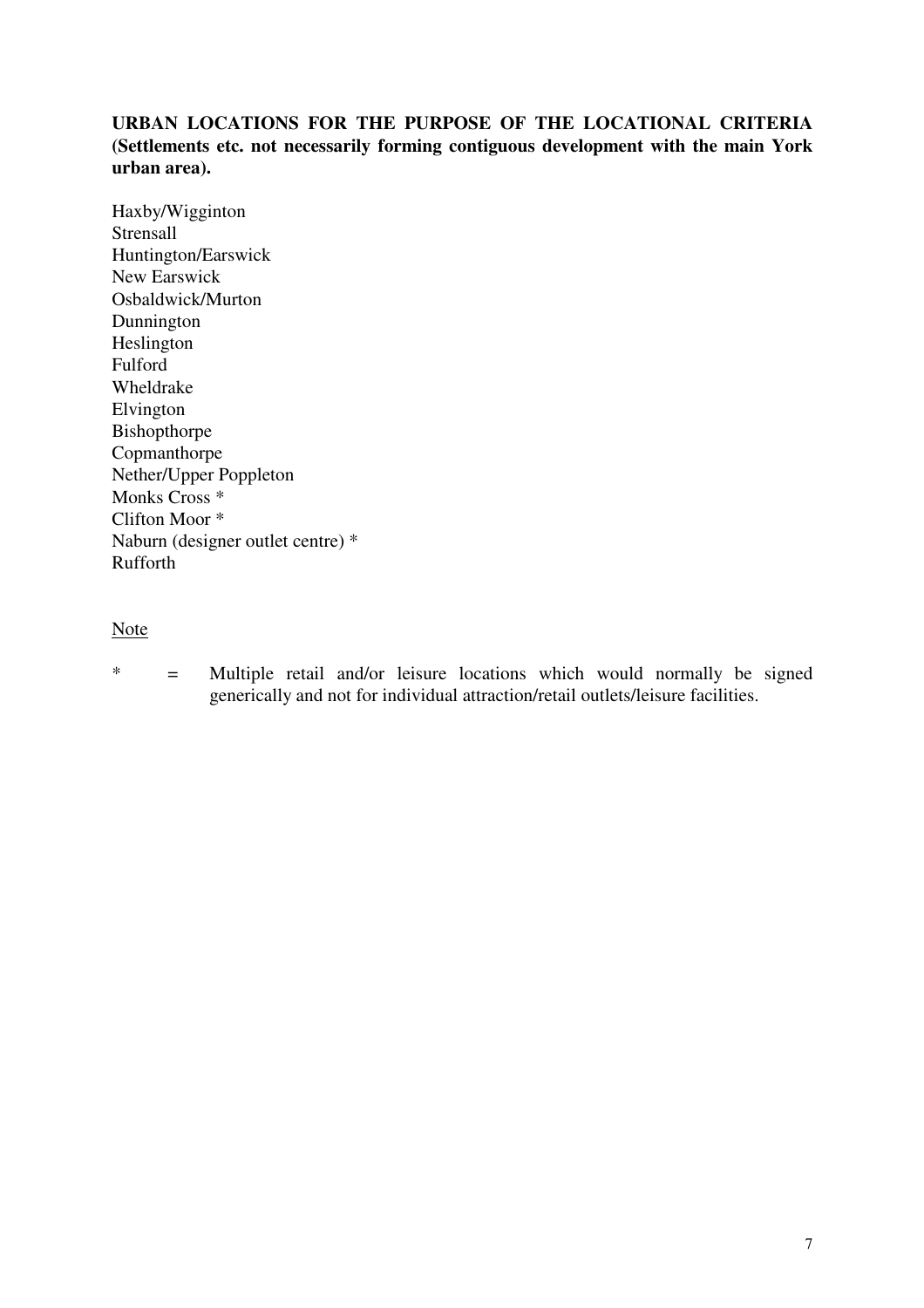#### **IMPLEMENTATION**

City of York Council is the Highway Authority for all roads in its area, with the exception of the A64. For this road the Department of Transport's Highways Agency is the Highway Authority. Applications for tourist signs that involve Trunk Roads need to be approved by the Highways Agency. For this reason guidelines for implementation are identified below for City of York roads and Trunk Roads, as already decided by the Highway Authority.

#### **City of York Roads**

## **It is stressed that applications for tourist signs will be considered individually eligibility under Annex 1 and 2 of the criteria does not confer automatic entitlement to signs.**

- (i) Maximum number of tourist destinations at an individual signing location is six. Where more than six applications are received priority will be given to the attraction/facility with greater visitor numbers or where possible generic descriptions will be used e.g. The Castle Area. The maximum number of destinations to be signed may be reduced from six when the signs accommodate additional information or where the number of non-tourist signs is reaching a point where additional signs need to be minimised for environmental or safety reasons. Regardless of the number of signs, advice contained in Local Transport Notices 1/94 and 2/94 regarding sign design is to be adhered to at all times.
- (ii) Signing will normally only be allowed from the nearest main road or settlement, whichever is the shortest distance. Exemptions may be made to this rule for large visitor attractions where this is justified on traffic management/road safety grounds. It should not be assumed that signing would be provided for all directions of access. Generally, a maximum distance of 5 miles will be imposed although longer distances may be appropriate for some larger attractions.
- (iii) Signing will only be agreed where the road network to/from the destination is capable of safely accommodating the level of traffic and type of vehicle that the provision of signing may generate.
- (iv) Where a facility qualifies for tourism signs, any existing signs to that facility of a different type should be removed.
- (v) Signs should be the minimum number and size in accordance with road safety and traffic management needs.
- (vi) Generally, tourist signing will not be provided to facilities that are located on major routes or main streets. However, traffic management and road safety is the primary concern. Therefore facilities located within villages will not normally be signed, however, composite signs may be used at the main entry points, in association with village name signs, to indicate services available. These signs will use generic terms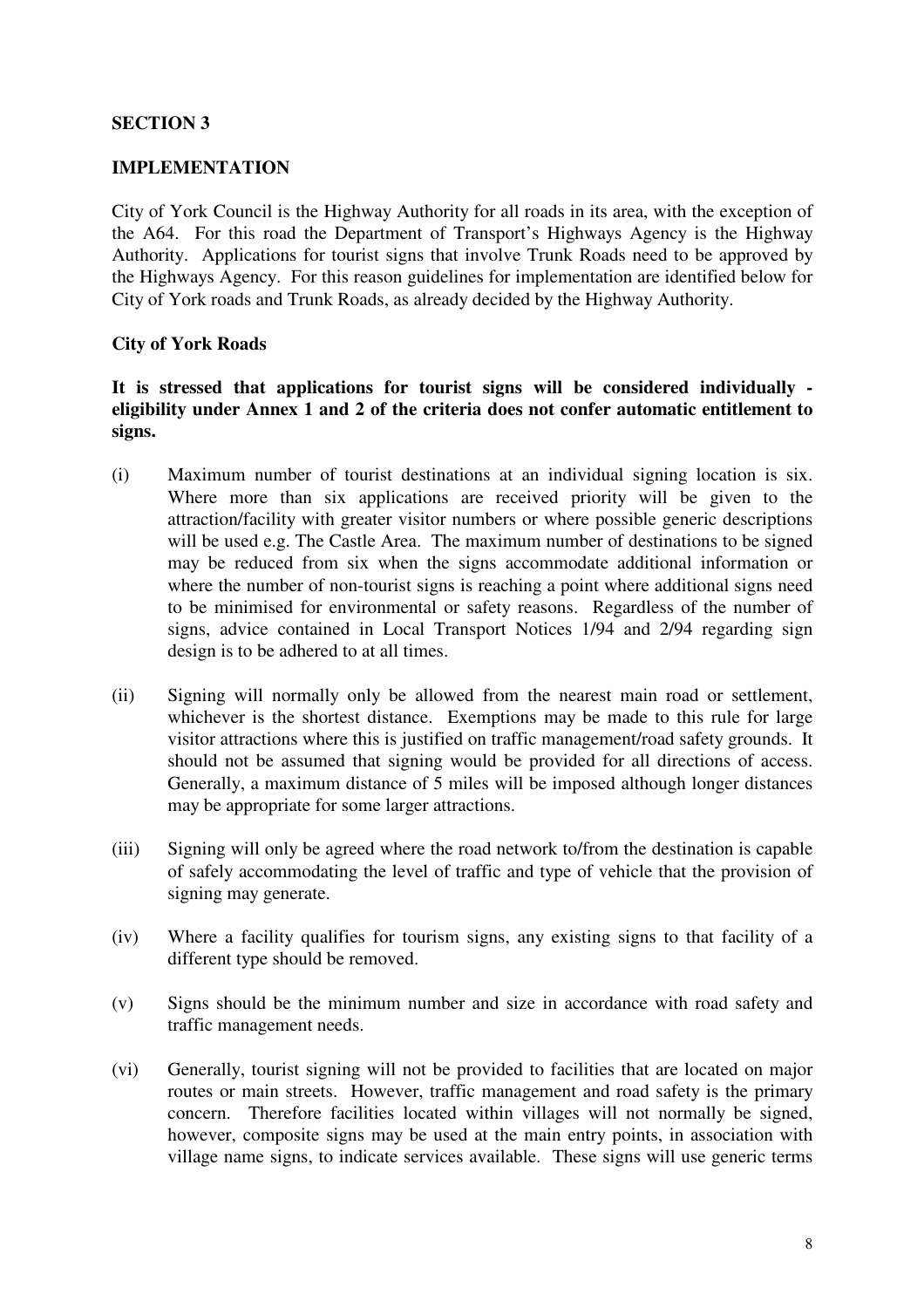(e.g. "Hotels", "Restaurants", "Tourist Shopping") or more preferably symbols. For these types of signs the off-street parking requirement will not apply.

# **Environmentally Sensitive Areas**

# **(e.g. Conservation Areas, Areas of Outstanding Natural Beauty, Scheduled Monuments etc.)**

(i) In environmentally sensitive areas priority will be given to composite signs. Where similar facilities are available priority will be given to signs incorporating generic rather than individual terms. Subsequent applicants will be required to pay for the provision of new composite signs where necessary. In schemes requiring signs at more than 2 junctions use will be made of symbols, utilising, where possible, existing signing legends, rather than providing additional continuity signing.

## **Bypassed Communities**

(i) Bypassed communities may use white on brown tourist signs to welcome visitors and indicate the availability of services and features of particular interest to tourists rather than the availability of services for traffic in general. The signs may include an appropriate short descriptive phrase to highlight features likely to be of interest to tourists, such as 'Anglo-Saxon Walled Town' words and/or symbols may be used to indicate facilities/attractions available.

#### **Tourist Trails**

(i) Where there is an alternative route to a destination that goes along a route of special interest, this can be signed, repeating the signs as necessary along the route, until the named destination(s) is reached. The legend 'Tourist Route' or 'Scenic Route' may be used.

## **Pedestrian Signing**

(i) Pedestrian signing schemes should include signing to/from car parks within the scheme. Visitor information at the car park in the form of a map marking the key visitor facilities and attractions is recommended.

## **Trunk Roads - Highway Authority Criteria already set**

Traffic signs to Tourist Attractions and facilities in England: Criteria for signs on trunk roads and motorways.

- (i) Criteria for all-purpose single carriageways and dual carriageways with speed limits of less than 50 mph.
	- A tourist attraction should only be signed from a trunk road if it is also signed on the adjacent local road network, under the criteria adopted by the local traffic authority;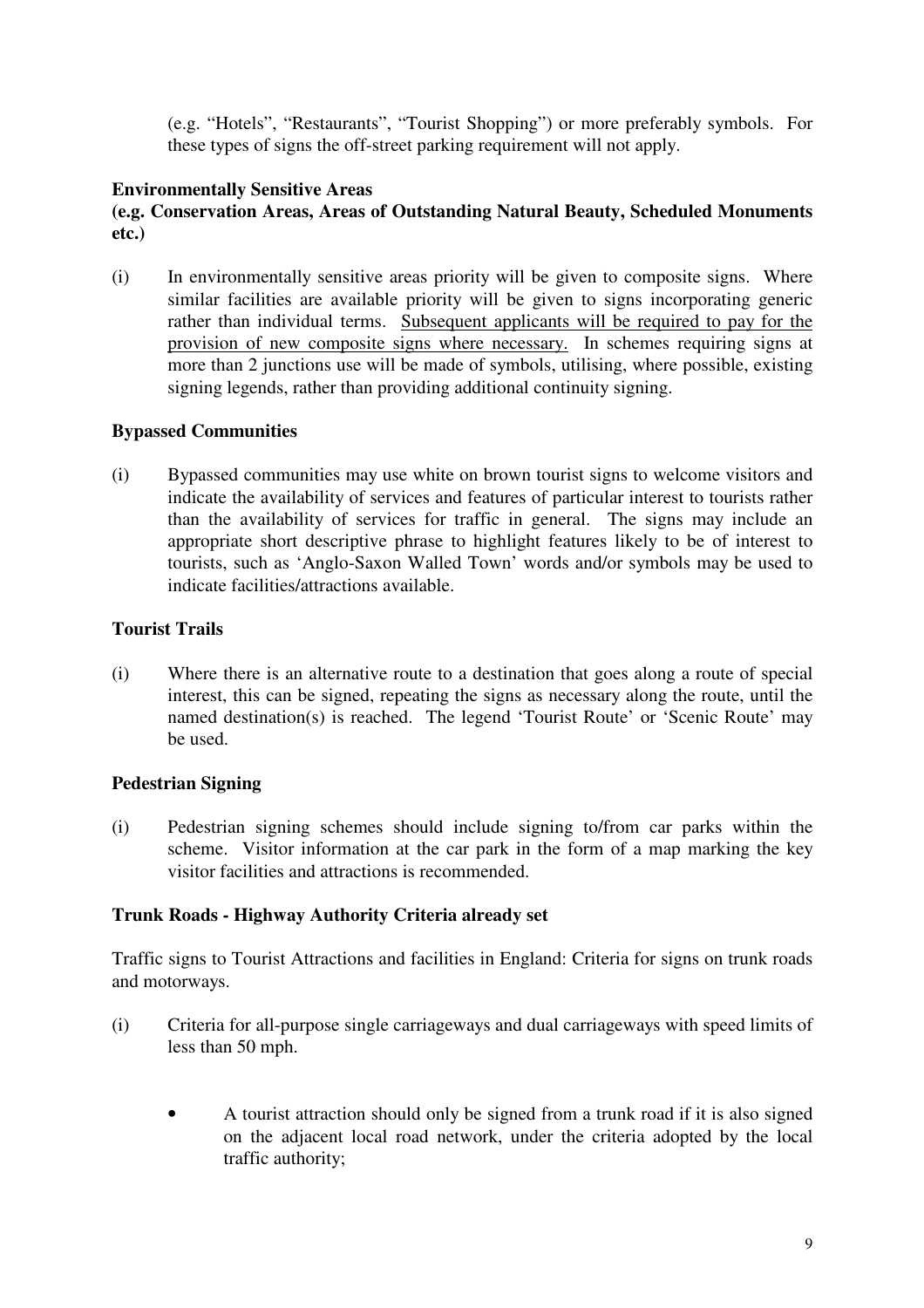- The route onto which traffic is being directed must be the most suitable link between the attraction and the trunk road;
- Adequate parking should be provided at the attraction or in the vicinity;
- Signing may be refused because of siting difficulties or where the number of destinations signed at a single junction would be excessive. In general six tourist destinations should be regarded as the maximum that drivers can absorb at a single junction, and less than six where long names are involved, or additional information, including symbols is provided on the sign, or the number of non-tourist destinations signed is approaching overload;
- Tourist attractions with direct access to an all-purpose trunk road may not need signing if the entrance is visible and identifiable from a distance that allows vehicles to approach it safely. In other cases, (especially on the high speed roads referred to in (ii) below) advance direction signs and/or flag signs may be needed to guide traffic safely to the attraction. Applications for signs should be considered on their merits, and the attractions signed should be least meet the criteria for signing adopted by the local highway authority.
- (ii) Criteria for all-purpose dual carriageways with a speed limit of 50 mph or above
	- As above, but additionally:
	- The attraction should normally be within 20 miles of the junction from which it is to be signed;
	- Taking account of the higher speeds of traffic on such dual carriageway roads, the number of tourist attractions signed should not exceed four, so that signs will be legible and of a manageable size.
- (iii) Criteria for motorways and fully grade-separated all purpose dual carriageways
	- As at II, but additionally:
	- The attraction should have at least 150,000 visitors a year;
	- The new sign diagrams for tourist facilities and bypassed communities  $(2.324, ...)$ 2325, 2326, 2327, 2328 and 2329) may not be erected on motorways;
	- On All Purpose Trunk Roads nearby groups of attractions and facilities can be signed collectively, using a simplified variant of diagram 2215, if collectively they meet the visitor number criterion. It will probably not be possible to show the name of each individual attraction in full, and in such cases symbols, rather than legends may be used to indicate the types of attraction. Signs will not be provided for individual tourist facilities.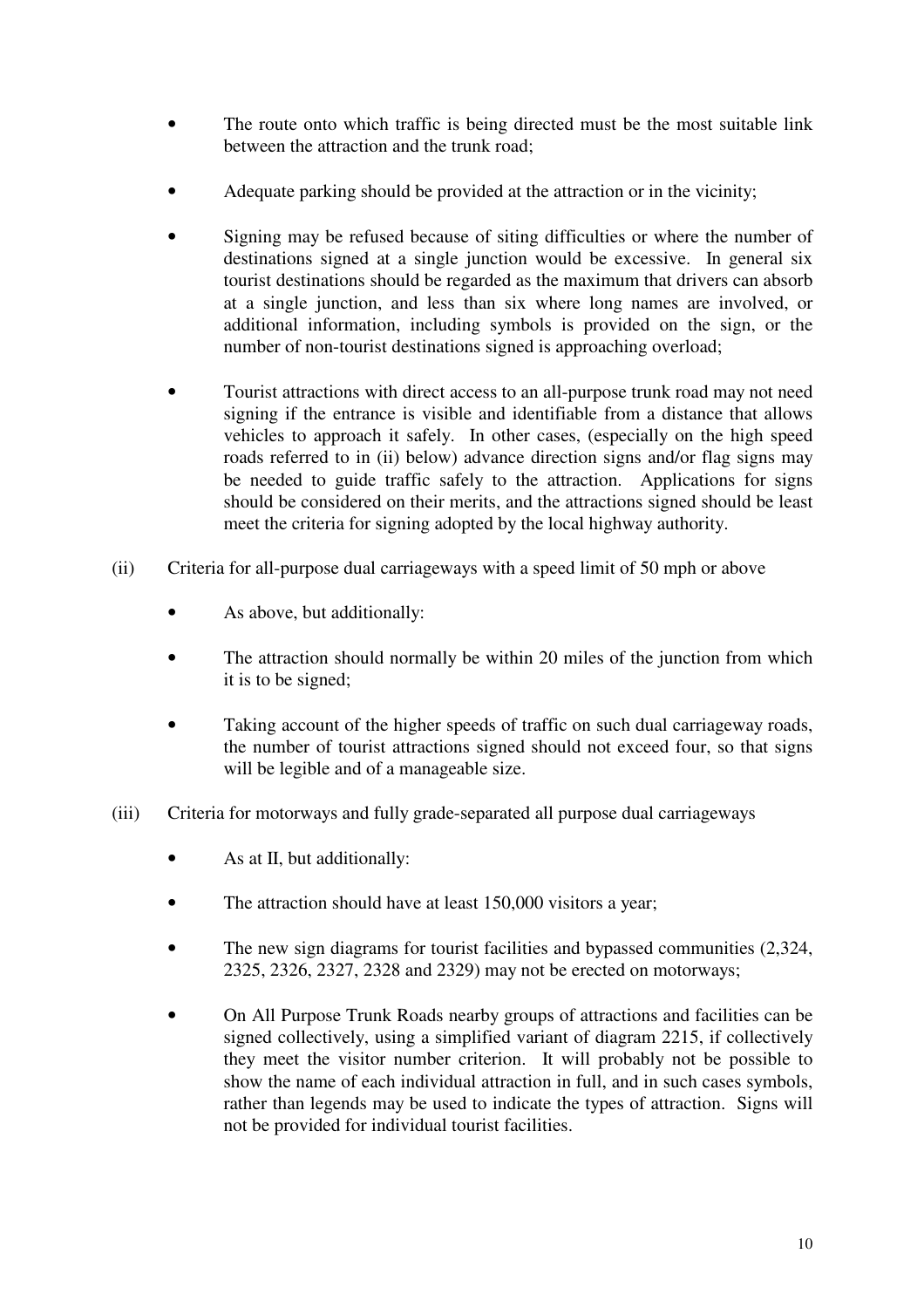### **Other Urban Areas**

In large urban areas, consideration needs to be given to the form of transport most suited to the attraction. In many cases pedestrian signing from public transport facilities will be more appropriate than vehicle signing, particularly where car or coach access to the attraction is discouraged for environmental reasons.

#### **Choice where more attractions request signing than can safely be accommodated**

Where decisions have to be taken about which attraction to sign, the basis for those decisions should be guided by the needs of traffic management - so in general, attractions with higher visitor numbers will have a higher claim to be signed than those with fewer visitors. Proximity to the trunk road may also be used as a selection criterion where visitor numbers alone do not establish a clear ranking.

#### **Alternative Directions of Access**

There should be no expectation of signing specifically from each possible direction of access, although where possible and appropriate in traffic management terms, alternative routes may be signed.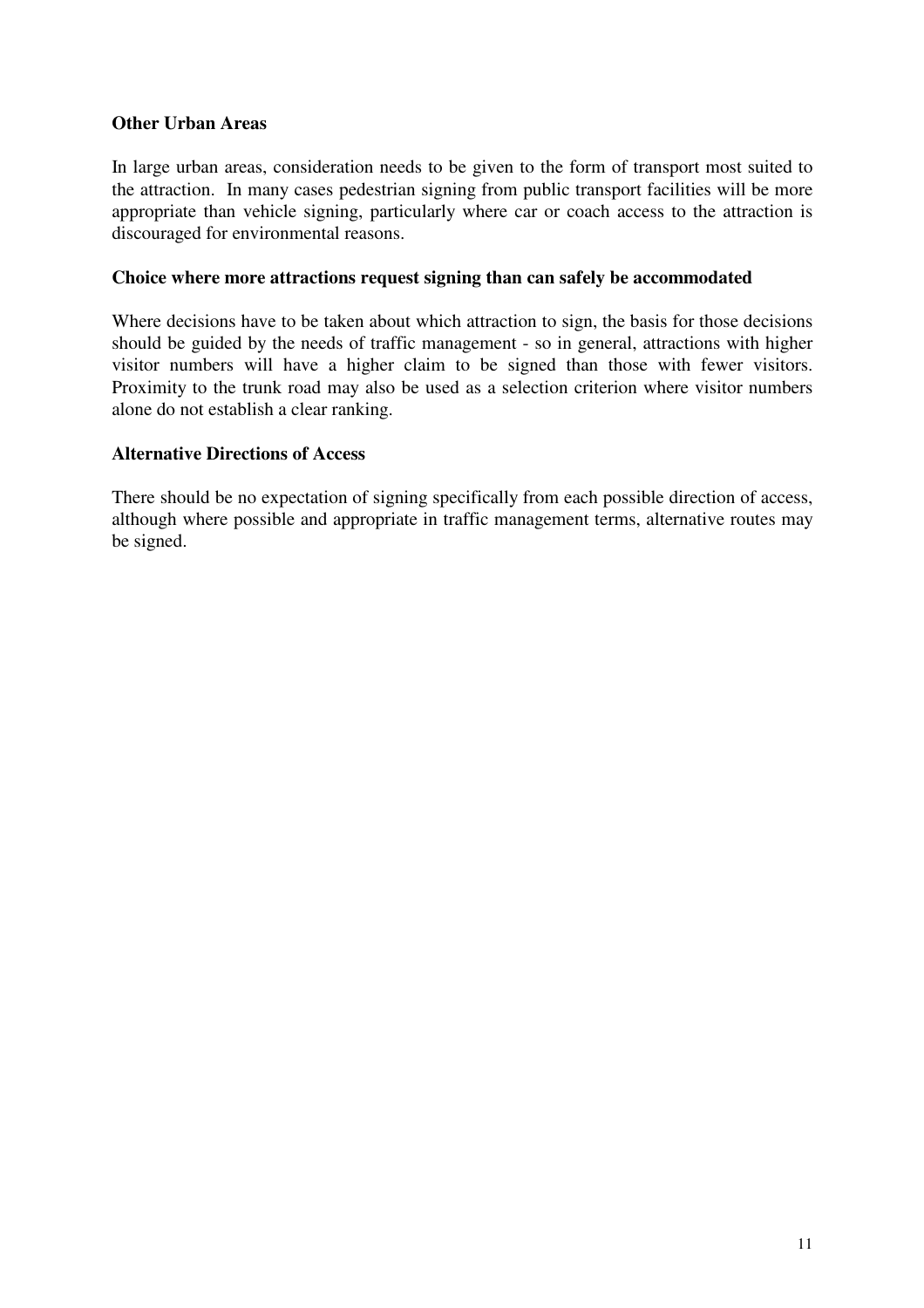#### **APPLICATION PROCEDURE/FINANCE**

It is the responsibility of the Council as Highway Authority to vet applications for tourist signs. The Council may, however, in some instances, wish to seek the views of the Yorkshire Tourist Board, other Councils and First Stop York, when vetting applications.

All signing provided under Circular Roads 3/95 will be at the expense of the applicant. This will include the cost of administration and the provision and erection of the signs. It should be noted that replacement costs, resulting from vehicle damage or general wear and tear must be met by the applicant or the sign will be removed. Applicants will be required to pay for the signs prior to production. The fee level will be reviewed annually.

The following procedure is to be adopted when applying for tourist signs.

(i) The applicant shall, having considered the attraction/facility against the Eligibility Criteria I and II, apply in writing for the provision of tourist signs. The applicant should provide confirmation of membership of Quality Assurance schemes and/or relevance to tourism, as appropriate. The application will then be considered for signing in accordance with Sections 1, 2 and 3 of the policy.

 An administration fee will be payable to initiate the work and investigations. The current charge can be found on the application form. For larger attractions and/or complex signing schemes a larger initial fee will be required, payable to the City of York Council, which will cover the cost of assessment of the application against the policy and site inspection/meeting, as deemed appropriate. The fee is non-refundable, in the event of the application being refused. Where applications are refused an explanation will be given as to the reasons for refusal.

A response will generally be provided within 4 weeks of making the application.

(ii) Following initial agreement by the Council to signing proposals in (i), the Council will undertake detailed design of the tourist sign(s) in accordance with the appropriate standards. The sign details and detailed costing for their design, provision and erection will be forwarded to the applicant for final agreement.

 Stage (ii) will normally be completed within 4 weeks after confirmation by the applicant of wanting to go ahead.

(iii) On receipt of the agreed payment in (ii) above, orders will be placed with sign manufacturers and when received, the signs erected. Applicants should note that on occasion, dependent on workload, up to six weeks should be allowed for the manufacture of the sign by the sign manufacturer.

 Only a contractor employed by the City of York Council will be permitted to erect the signs on the highway.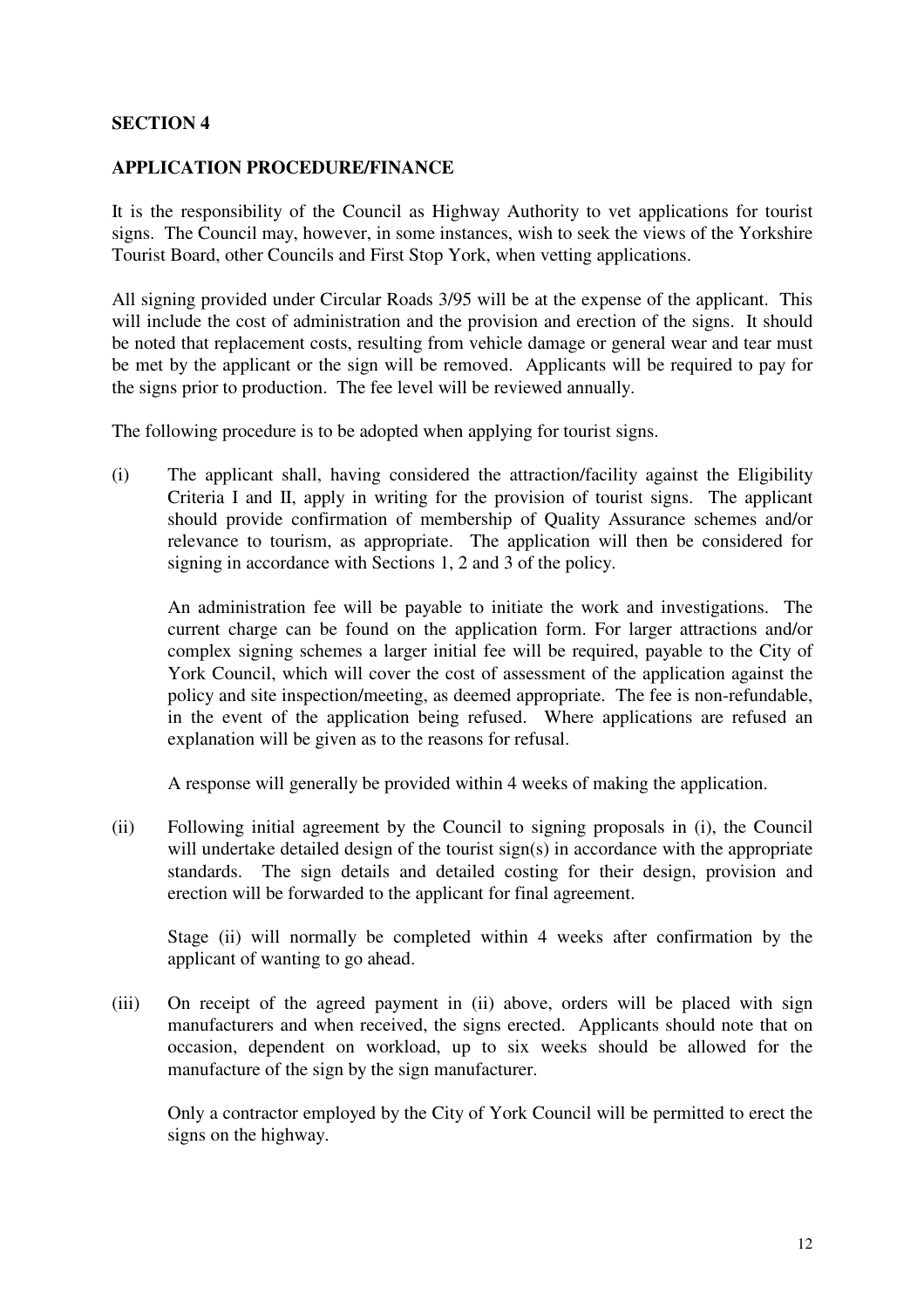Signs will normally be erected within four weeks of delivery. It is estimated that simple signs erected on existing pole will cost £250, but more complex signs and/or ones needing new poles may cost considerably more.

- (iv) It is recommended that applicants apply for the signs in the autumn to allow sufficient time for signs to be in place for the following season.
- (v) Further guidance on the procedure, or qualifying criteria, is available from the, City of York Council via the Network Management Section.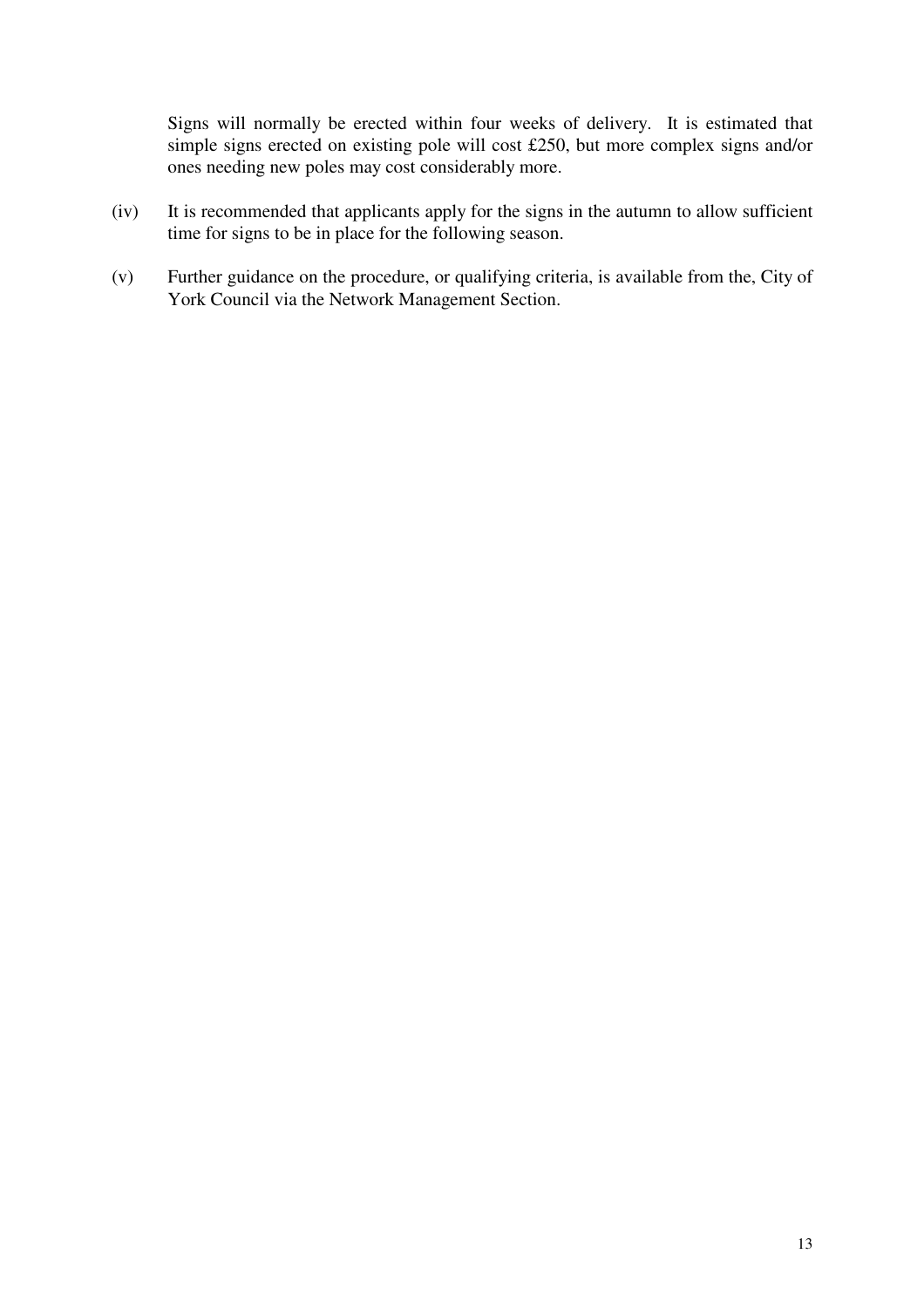# **TYPICAL EXAMPLES OF APPLICATIONS AND THEIR TREATMENT**

|     | <b>Description</b>                                                                                             | Response (subject to quality criteria<br>etc. being OK)                                                                                              |
|-----|----------------------------------------------------------------------------------------------------------------|------------------------------------------------------------------------------------------------------------------------------------------------------|
|     |                                                                                                                |                                                                                                                                                      |
| (1) | Public House/restaurant set in isolated<br>location NOT linked to a village                                    | Approval acceptable from nearest (one<br>only) main road and at side road. All<br>other signs to be removed                                          |
| (2) | Public house in small village                                                                                  | Refused, as visitors would expect to find<br>a pub in such locations.                                                                                |
| (3) | Caravan/camping site on edge of<br>village/urban area:<br>(a) NOT registered with Caravan Club;                | Refused                                                                                                                                              |
|     | (b) Registered                                                                                                 | Approved to be signed from nearest main<br>road on which village is signed.                                                                          |
| (4) | Several facilities in village (either<br>"urban" or not).                                                      | Refused, but generic sign possible at<br>village edge on main access road saying<br>"Facilities", "Services" or equal.                               |
| (5) | Large 3 star hotel in centre of York:<br>(a) With car parking;<br>(b) Without car parking.                     | Refused for $(a)$ or $(b)$ :                                                                                                                         |
| (6) | A group of guest houses/B&B<br>establishments:                                                                 |                                                                                                                                                      |
|     | (a) On a rural approach road;<br>(b) Off a radial in the urban area                                            | Refused. This type of establishment is of<br>the sort expected in such area by visitors<br>and would lead to a multiplicity of signs<br>and clutter. |
| (7) | Museum:                                                                                                        |                                                                                                                                                      |
|     | (a) In or close to City centre with or<br>without own car parking (whether or not<br>mention on signs from A1) | Refused, not in criteria. Could/should be<br>included on finger post signing and from<br>car parks.                                                  |
|     | (b) In the non "urban" area                                                                                    |                                                                                                                                                      |
|     | (i) With own car parking<br>(ii) Without own car parking                                                       | Approved from main road<br>Refused - does not meet criteria.                                                                                         |